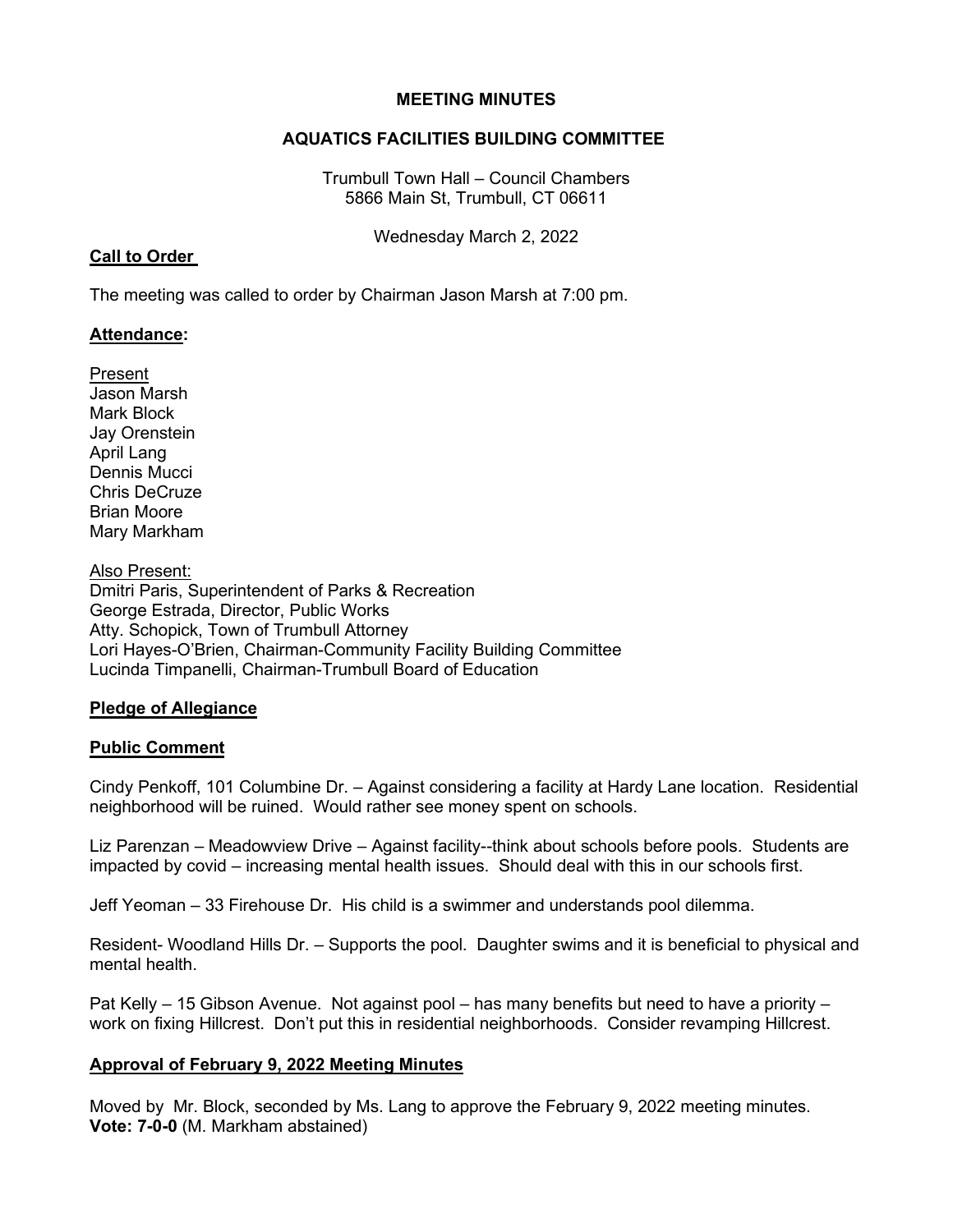### **Discussion regarding Hillcrest Pool**

Mr. Marsh stated that at the last meeting the committee reviewed a presentation from architect on pool options.

Mr. Marsh asked Mr. Paris, who has done research, what is bare minimum cost to open Hillcrest Pool. Mr. Paris estimates approximately \$3 million to put back on-line, such as address mechanical needs, structural failures, minimum health code and HVAC. Will take about one year to do repairs. The cost does not include any defects that haven't yet been discovered. Will not get longevity with \$3 million investment. Will become more costly to repair in the future. In short, will cost \$3MM to fix, but no guarantees.

The alternate discussion is a bridge to allow resumption of swimming activities while a new pool is being constructed. Suggestion is to put a giant tent over outdoor pool (Tashua)—sprung tent. But would still need locker rooms, bathrooms, heating. Cost to do this is approximately \$3 million. The benefit is speed of erecting this. It would carry us for a couple of years until a solution is reached. The cost of \$3MM is just to cover pool. Does not address repairs that are also needed at Tashua pool.

Mr. Marsh asked Mr. Estrada what is being done to give pool access to students in the meanwhile. Mr. Estrada came up with using alternative pools in other towns but knows this is not optimal. Mr. Estrada said they are working on various options, including use of pool in Stratford, but has nothing to report at this time.

Mr. Block discussed a pool structure that was set up in a town in Ontario—a sprung structure. Thinks there might be long term feasibility to do this in Trumbull and is worth researching further.

Mr. Marsh reminded everyone that the Committee's charge is to develop a concept for future aquatics facility and come up with recommendations for Town Council's approval and then bring to voters via referendum. Mr. Block feels we should be mindful of costs. Discussion took place on this.

Ms. Timpanelli, BOE President, gave input on the security issues of public coming onto school property during school hours. Board members want to stick with the 7:00-2:30 pm schedule for school kids only. Board would oppose opening up school grounds to general public. Knows community wouldn't like this, so she suggested the pool should go somewhere else. She suggested the committee contact R. Seamans, who could give more details on security issues encountered at the pool in the past.

Mr. Block feels that the BOE's security issues are not the only thing to take into consideration when looking at Hillcrest location because the land belongs the Town of Trumbull. He wants to keep exploring putting an aquatics facility at Hillcrest. Mr. Estrada explained the importance of security at schools and said it is under the BOE's discretion of who gets to come onto school grounds. Mr. Estrada recommended that the committee talk to the schools' head of security.

The Committee took a five-minute recess.

Mr. Marsh stated that the committee's time is better spent on focusing on places other than Hillcrest to put a new pool and discussion ensued.